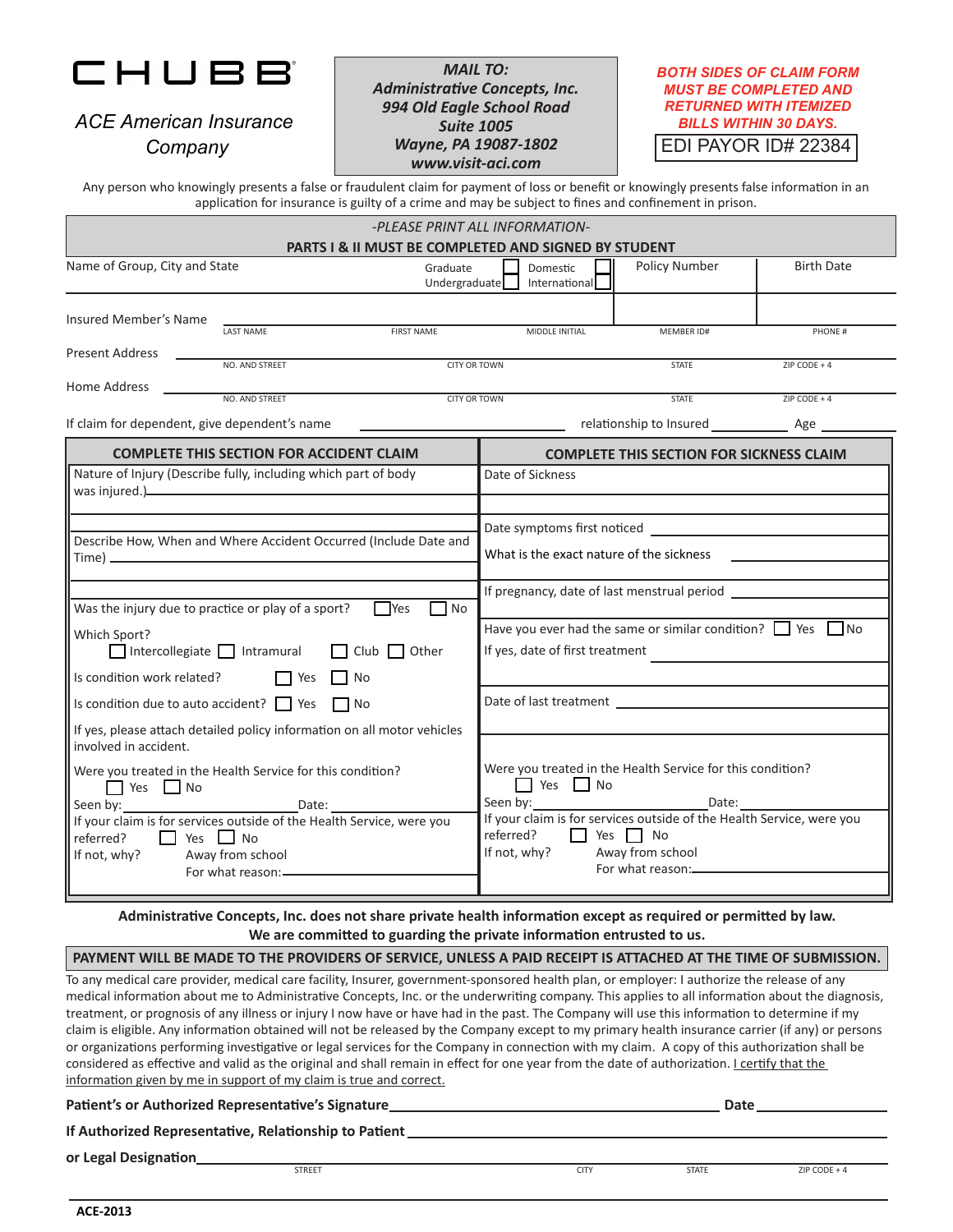## **PART II**

*Please Print All Information* 

| Have you been covered (as an insured or dependent) by any other hospital and/or medical plan for the past 12 months?                                                                                                           |    | $\Box$<br>Yes<br>N <sub>O</sub> |  |  |  |  |
|--------------------------------------------------------------------------------------------------------------------------------------------------------------------------------------------------------------------------------|----|---------------------------------|--|--|--|--|
|                                                                                                                                                                                                                                |    |                                 |  |  |  |  |
|                                                                                                                                                                                                                                |    |                                 |  |  |  |  |
| Have you filed a claim with any other insurance company? $\Box$ Yes                                                                                                                                                            | No |                                 |  |  |  |  |
| I hereby certify that the above information given by me in support of this claim is true and correct.                                                                                                                          |    |                                 |  |  |  |  |
|                                                                                                                                                                                                                                |    |                                 |  |  |  |  |
|                                                                                                                                                                                                                                |    |                                 |  |  |  |  |
|                                                                                                                                                                                                                                |    |                                 |  |  |  |  |
| The following section is applicable if you are covered under any other medical insurance plan.                                                                                                                                 |    |                                 |  |  |  |  |
|                                                                                                                                                                                                                                |    |                                 |  |  |  |  |
|                                                                                                                                                                                                                                |    |                                 |  |  |  |  |
|                                                                                                                                                                                                                                |    |                                 |  |  |  |  |
|                                                                                                                                                                                                                                |    |                                 |  |  |  |  |
| Employer's Name and Address entry the control of the control of the control of the control of the control of the control of the control of the control of the control of the control of the control of the control of the cont |    |                                 |  |  |  |  |
|                                                                                                                                                                                                                                |    |                                 |  |  |  |  |
|                                                                                                                                                                                                                                |    |                                 |  |  |  |  |
|                                                                                                                                                                                                                                |    |                                 |  |  |  |  |
|                                                                                                                                                                                                                                |    |                                 |  |  |  |  |